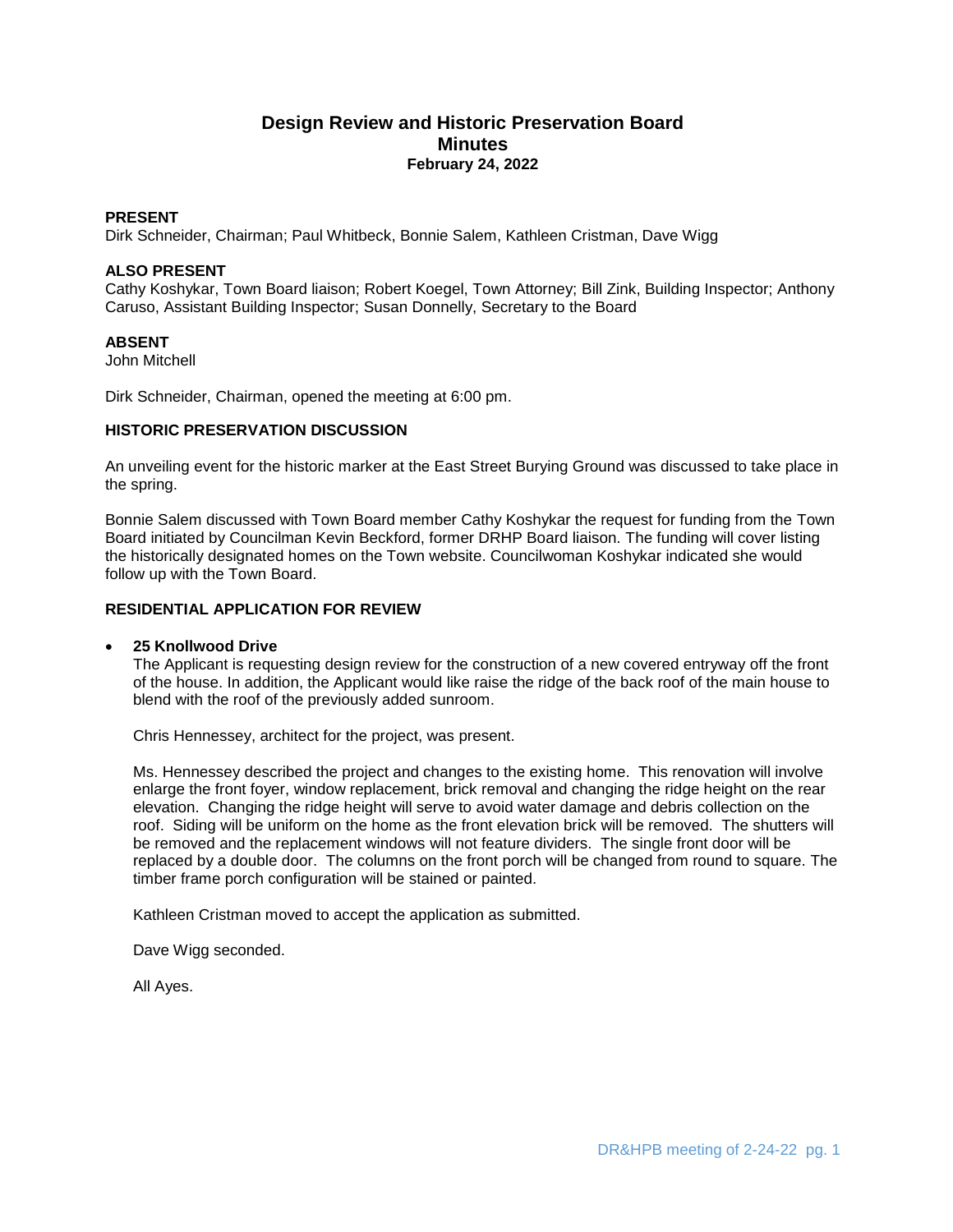# **4035 East Avenue**

The Applicant is requesting design review for the construction of an approximately 100 SF mudroom entryway off the back of the house.

Tom Lawler was present to discuss the application with the Board.

Mr. Lawler described the project as a simple 8' x 10' mudroom addition on the rear of the home. Siding will match the existing on the home.

Bonnie Salem moved to accept the application as submitted.

Paul Whitbeck seconded.

All Ayes.

#### **592 Allens Creek Road**

The Applicant is requesting design review for the construction of an approximately 350 SF two story addition where the current sun room is as well as the construction of a new 690 SF screened in porch off the back side of the house.

This application was withdrawn from this agenda by request of the Applicant.

#### **12 Frederick Road**

The Applicant is requesting design review for the construction of an approximately 432 SF addition off the rear of the house. The existing attached sunroom shall be removed.

The homeowner, Alexander Syntik was present.

Mr. Syntik indicated the siding will match the existing.

Kathleen Cristman moved to accept the application as submitted.

Dirk Schneider seconded.

All Ayes.

#### **246 Long Meadow Circle**

The Applicant is requesting design review for the construction of an approximately 1210 SF addition off the rear of the house.

The architect, Paul Morabito, was present.

Mr. Morabito indicated the siding and roofing on the new addition will match the existing on the home. This home is far back from the road so it should not be particularly noticeable. The exposed foundation walls will match the existing.

The roofline ridge will be extended and a master suite will be created. There will be no grills in the windows and a transom window will be installed above the bed area.

Dirk Schneider moved to approve the application as submitted with the addition of the submission of a front elevation to the application dated 2/24/22.

Kathleen Cristman seconded.

All Ayes.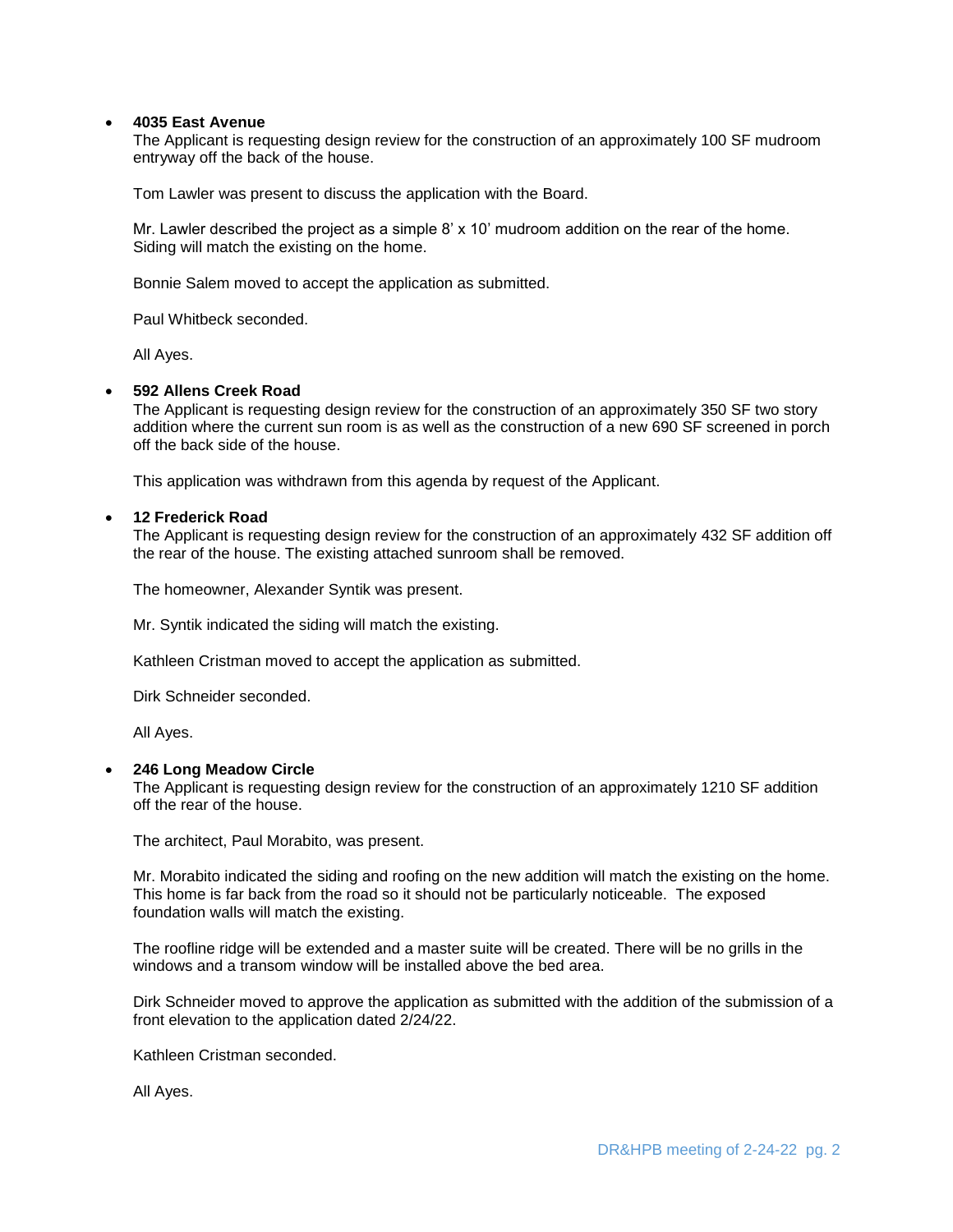# **RESIDENTIAL APPLICATION FOR REVIEW – NEW HOMES RETURNING**

### **33 Coventry Ridge**

The Applicant is returning to request design review for the construction of a two story single family home approximately 2926 square feet that is located in the Coventry Ridge Subdivision. Applicant would like change to an end load garage instead of the front load garage that was previously approved.

Steve Maynard representing Coventry Ridge Building Corporation was present.

The Board reviewed the garage location change and agreed that this is a better orientation.

Dave Wigg moved to accept the application as resubmitted.

Kathleen Cristman seconded.

All Ayes.

## **RESIDENTIAL APPLICATION FOR REVIEW – NEW HOMES**

#### **1 Stable View**

The Applicant is requesting design review for the construction of a two story single family home. The home will be approximately 2951 SF.

Lou Masi of Mascot Builders was present.

The front elevation will feature vinyl and stone finishes.

The Board expressed their preference for the stone return to wrap to the side elevation.

It was also recommended that the shutters on the second floor be removed due to the disproportion to the windows.

Dirk Schneider moved to approve the application as submitted with the condition the brick will wrap around to the side elevations and the recommendation that the shutters be removed on the second story front elevation.

Paul Whitbeck seconded.

All Ayes.

## **41 Nature View**

The Applicant is requesting design review for the construction of a two-story single family home approximately 2040 SF.

Lou Masi discussed this application with the Board.

The Board expressed concerns about the massing of the left elevation. They felt some fenestration should be added to break up the façade. Addition of windows in the second floor bedrooms were discussed as a way of accomplishing this.

Paul Whitbeck moved to approve the application as submitted wih the condition the two 2' x 2' windows be added to the second floor bedroom #3.

Bonnie Salem seconded.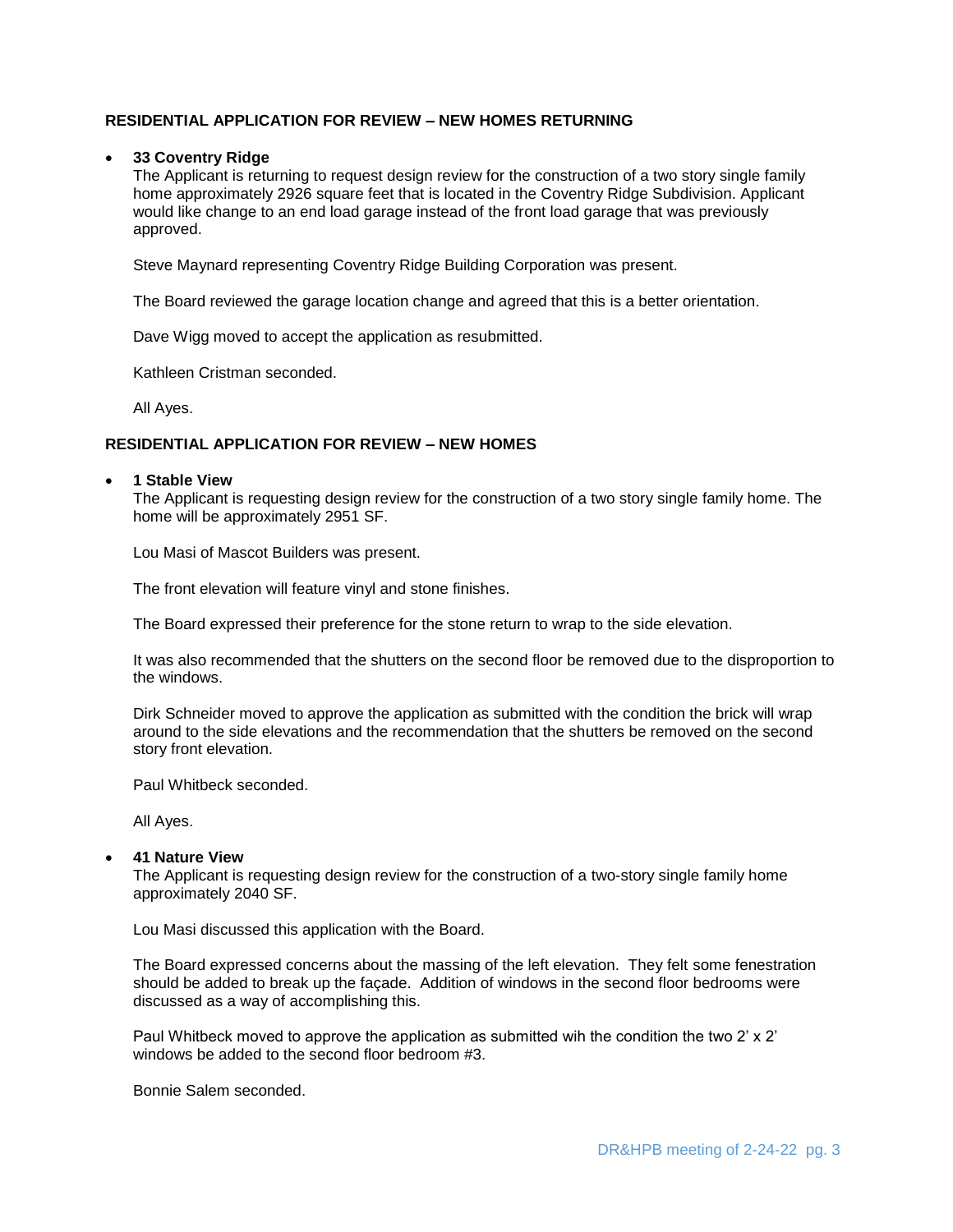All Ayes.

# **8 Black Wood Circle**

The Applicant is requesting design review for the construction of an approximately 2107 SF new single story family home in the Wilshire Hill subdivision.

Bill Arieno of Morrell Builders was present.

The front elevation is finished with stone and siding and board and batten above the garage.

A discussion regarding the ceiling materials on the rear porch which is designed in a cathedral style to allow more light in.

Bonnie Salem moved to approve the application as submitted with the recommendation that the gable end porch scissors truss be finished with other materials than are shown in the rendering.

Dirk Schneider seconded.

All Ayes.

## **5 Hawkstone Way**

The Applicant is requesting design review for the construction of a one story single family home. The home will be approximately 3095 square feet and will be located in the Cottages at Malvern Hills Subdivision.

Marie Kenton of Ketmar Corporation was present.

The finishes will two textures – siding and stone.

Ms. Kenton reviewed changes to the submission regarding the windows and sliding door. The rear elevation window will be 3 windows instead of 4 and the 9 ft. door will be 8 ft. The Board felt these changes were more appropriate. The Board stipulated that all these changes should be made on the plans that are submitted to the Town for the building permit.

Dirk Schneider moved to accept the application with the changes described on 2-24-22 to simplify the fenestration.

Bonnie Salem seconded.

All Ayes.

# **REVIEW OF MINUTES OF JANUARY 27, 2022 MEETING**

Dirk Schneider moved to accept the minutes of January 27, 2022

Bonnie Salem seconded.

All Ayes.